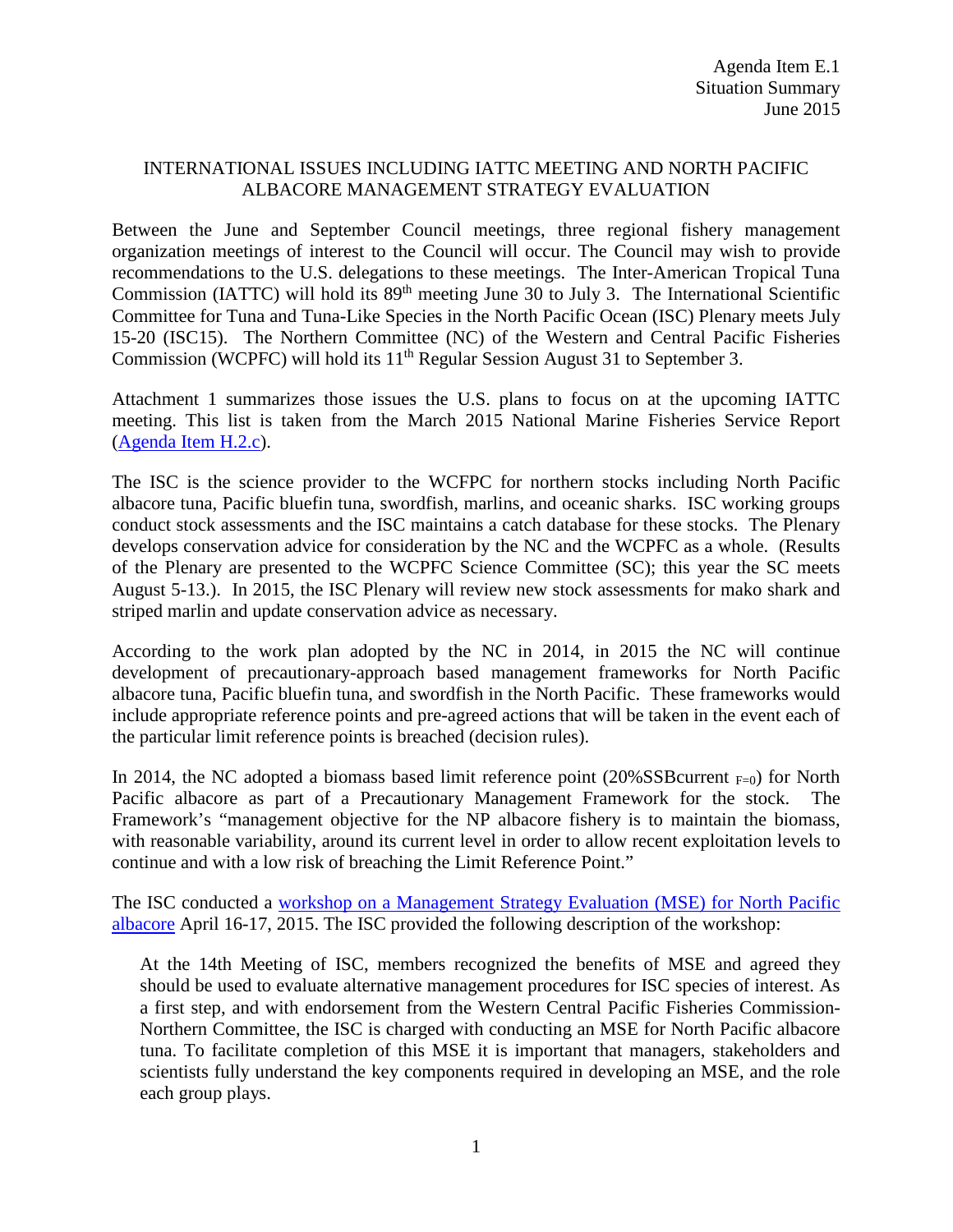The purpose of the ISC Management Strategy Evaluation Workshop is to review the objective, benefits, and requirements to implement an MSE, as well as recent progress made by tuna RFMOs towards adopting and implementing the MSE process. Discussions will aim to define the roles of managers, stakeholders and scientists in the MSE process, particularly as they relate to facilitating the completion of an MSE for North Pacific albacore tuna.

According to the ISC website, "In attendance were 71 participants, including fishery managers, stakeholders and scientists. While the presentations were well received and informative, there was general agreement that regular workshops on MSE would be beneficial."

At its August 31-September 3 meeting, the NC will provide direction to the ISC on the development of this MSE. At this meeting, the Council has the opportunity to develop recommendations on alternative target and limit reference points, harvest control rules, and management measures to be subjected to MSE. These could be crafted as alternative management programs combining all these elements.

The NC also adopted a stock rebuilding plan for Pacific bluefin tuna, which was implemented by WCPFC Conservation and Management Measure (CMM) 2014-04. At the 2015 meeting the NC has the option to recommend any changes to this rebuilding program and CMM.

The Highly Migratory Species Management Team (HMSMT) met May 13-15 and prepared a report with recommendations on measures to be evaluated in the North Pacific albacore MSE.

## **Council Action:**

- **1. Provide Recommendations to the U.S. Delegation to the 89th IATTC Meeting.**
- **2. Provide Recommendations to the U.S. Delegation to the Northern Committee on:**
	- **a. Development of the Management Strategy Evaluation for North Pacific Albacore Tuna Including Biological Reference Points and Decision Rules to be Evaluated,**
	- **b. Development of Precautionary Management Frameworks for Pacific Bluefin Tuna and Swordfish, and**
	- **c. Revisions to the Pacific Bluefin Tuna Rebuilding Program (CMM 2014-04).**

## Reference Materials:

- 1. Agenda Item E.1, Attachment 1: Summary of Priority Issues at the 89th Inter-American Tropical Tuna Commission Meeting.
- 2. Agenda Item E.1.a, HMSMT Report.